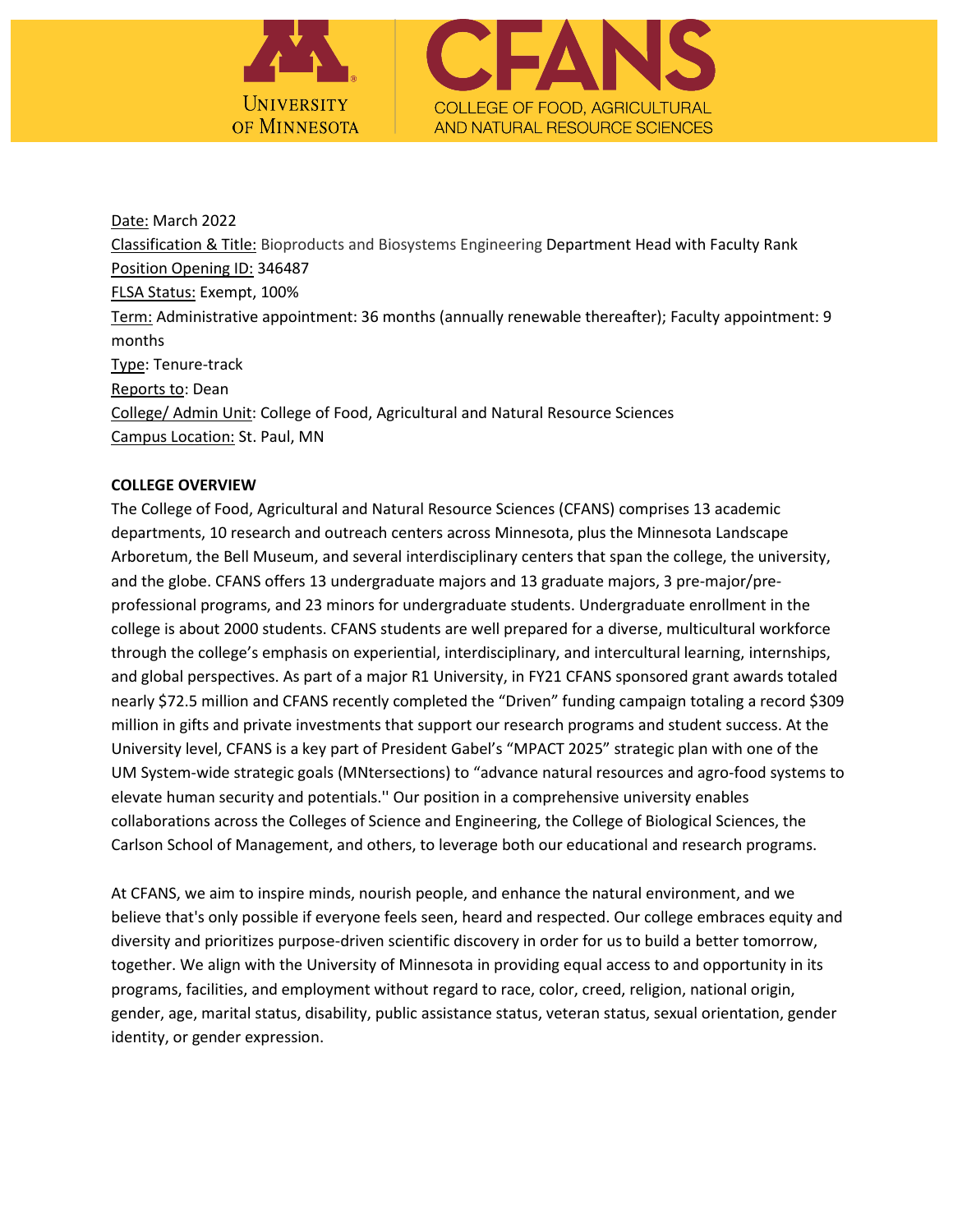#### **DEPARTMENT OVERVIEW**

The Department of Bioproducts and Biosystems Engineering (BBE), jointly affiliated with the University of Minnesota College of Science and Engineering and the College of Food, Agricultural and Natural Resource Sciences. BBE integrates engineering, science, technology, and management for the sustainable use of renewable resources and the enhancement of the environment. Our internationally renowned faculty with science and engineering backgrounds address various complex challenges related to bioproducts and biosystems engineering and sustainable systems management. The Bachelor of Bioproducts and Biosystems Engineering (BBBE) is accredited by the Engineering Accreditation Commission of ABET. A degree in Bioproducts and Biosystems Engineering prepares students to address society's growing material, food, and energy demands using renewable resources, and develop engineering solutions to protect and enhance our environment.

The bio-based revolution has changed how the world produces and consumes food, feed, fiber, materials, chemicals, fuel, and energy. Strategic research areas are Air Quality and Manure Management; Biomass Utilization and Conversion; Bioengineering, Biotechnology, Bioprocessing; Building Systems, Environmental Management and Sustainable Systems; Food, Land and Water Resources; Water Quality; Renewable Energy.

BBE is home to 2 outstanding undergraduate degree programs: Bioproducts and Biosystems Engineering, and Sustainable Systems Management. Students acquire skills to design and develop products, processes, and systems to meet growing demand for materials and energy while addressing environmental challenges. The curriculum features hands-on and experiential learning, including opportunities to conduct research with award-winning faculty.

Sustainable Systems Management (SSM) undergraduate degree program, awarded by the College of Food, Agricultural and Natural Resource Sciences, prepares the students in using a comprehensive systems approach to advancing solutions for processes and products, commercial and industrial businesses, buildings, and energy systems that promote sustainability. Students gain the knowledge and skills to integrate the goals of economic growth and development in global markets while protecting public health and the environment.

The Bioproducts and Biosystems Science, Engineering and Management (BBSEM) Graduate Degree Program (M.S. and Ph.D.) provides a strong foundation in the basic sciences, engineering and management and their applications to the sustainable use of renewable resources and enhancement of the environment. Currently 43 students are enrolled in PhD or MS programs.

#### **POSITION OVERVIEW**

CFANS at the University of Minnesota invites qualified candidates to apply for the position of Department Head with Faculty Rank for the Department of Bioproducts and Biosystems Engineering (BBE). The Department Head reports to the dean of the College of Food, Agricultural and Natural Resource Sciences and collaborates with the dean of the College of Science and Engineering and the dean of Extension to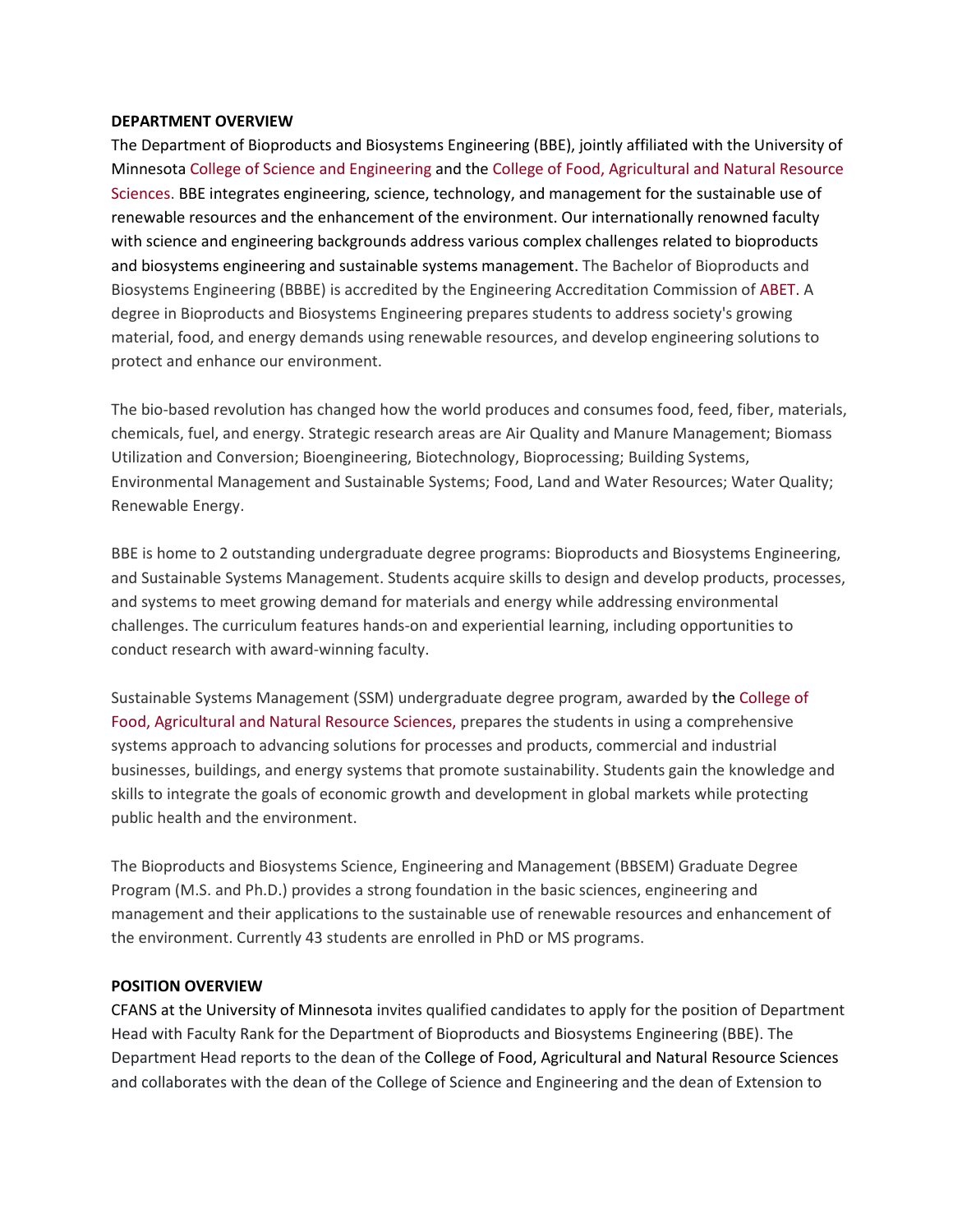accomplish departmental goals and objectives and to deliver nationally and internationally recognized programs in teaching, research, and extension and outreach, including with the work of affiliated centers. The head is responsible for being a collaborative member of the Collegiate leadership team and to bring a solution-driven perspective to all collegiate and departmental strategies and goals.

The Department Head is the lead academic and strategic officer for a department who works to recruit, mentor, and retain outstanding faculty, graduate students, and academic staff in a set of related disciplines in addition to serving as the administrative leader of departmental programs. In collaboration with college support divisions, the department Head is responsible for planning, fiscal management, personnel, and facilities. The Head actively supports the securing of sufficient resources for the department to strengthen and broaden its mission, nurture cross-functional relations at the University, and advance its strong international reputation.

# **RESPONSIBILITIES**

# **Department Leadership (75%)**

Provide instructional oversight of the assigned programs and oversee curriculum development including resolving instructional issues with faculty members and encouraging/supporting instructional innovation and improvement.

- Assess general education outcomes in core courses taught within the department. Initiate and facilitate the development of new academic programs and projects, as appropriate.
- Assign the teaching responsibilities of department faculty in cooperation with the heads of departments in interdisciplinary programs where appropriate.
- Monitor the instructional and research excellence of the program(s) and address problems as they arise.
- In conjunction with College and University offices, facilitate and oversee processes related to recruitment, promotion, tenure, and sabbatical.
- Work with faculty and staff, college and university offices in strengthening and growing, vibrant BBE and SSM undergraduate programs.
- Provide coaching and mentoring for all faculty and teaching professionals in the program(s).
- Effectively integrate CFANS Research and Outreach Center resources in research, teaching and outreach efforts by department faculty.
- Partner with external constituencies, including alumni, industry, business partners, governments, and NGOs and the BBE Advisory Council to develop collaborative partnerships that advance our shared goals in talent development, research discovery, and outreach and extension.
- Serve as an advocate for the department's faculty to college leadership and the University community.
- Cultivate a feeling of energy, unity, and optimism in the department. Help faculty and staff understand how their work is connected to broader goals.
- Lead recruitment efforts, when resources are available, for replacement or net growth of faculty and specialized staff. The head is responsible for actively sponsoring diversity, inclusion and equity including ensuring department/unit and College goals are met.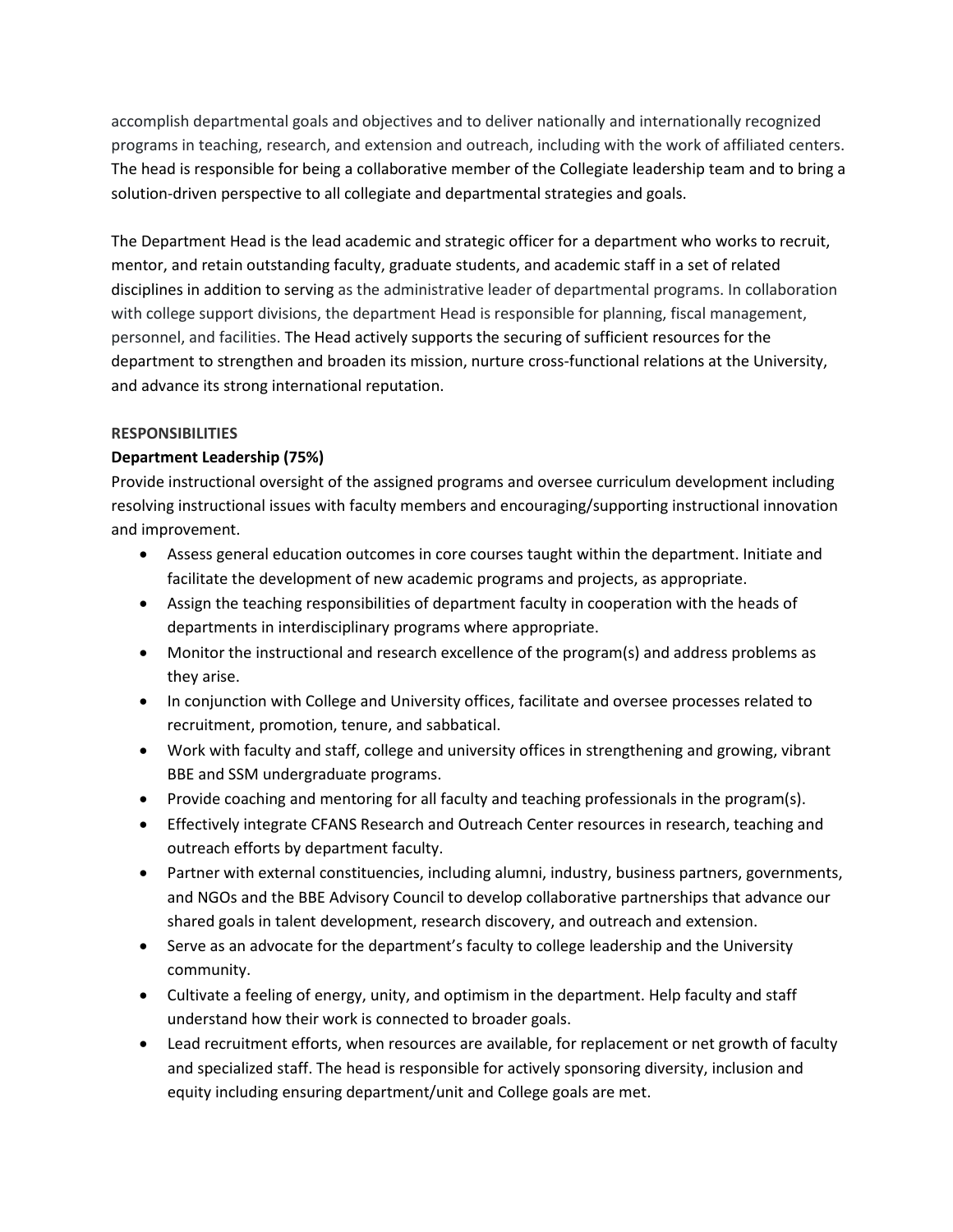- Keep the Dean informed of significant/recurrent issues and/or concerns that might put the reputation of the program(s) and/or the academic achievements of students at risk or adversely impact the work or learning environment.
- In conjunction with the Dean and the CFO, develop budget and resources plans related to staffing and infrastructure.
- Provide supervision and direction to staff in the department administrative offices.
- Provide leadership in the procurement of grant and endowment funding for support of departmental and faculty programs and assist with fundraising efforts within the context of the College and University.
- In conjunction with CFANS HR, coach and develop employees including immediately escalating concerns to HR and/or EO/AA in a timely manner and addressing misconduct or performance concerns in a timely manner.
- Respond to academic questions from students and resolve any academic issues, fulfilling Title IX mandated reporting obligations including escalating concerns to EO/AA and HR, as appropriate.

# **Faculty Responsibilities (20%):**

- As discussed, and agreed upon with the Dean, teach an appropriate number of courses relevant to the size and scope of the department, typically the equivalent of one or two courses per year.
- Participate in research and scholarly activities within the discipline.
- Participate and assist department faculty in university and community service activities as appropriate.
- Build and maintain strong relationships with external stakeholders, employers, alums, and supporters.

# **Service Delivery and Professional Development (5%):**

- Stay abreast of current developments in related fields, leadership, and relevant pedagogy by participating in continuing education and training opportunities related to university policy and best practices.
- Regularly and actively participate in department, College, and University events and meetings. Actively sponsor College and University initiatives.

### **Interpersonal Characteristics/Competencies**

- Exceptional ethical and professional integrity
- Thoughtful, transparent, and collegial
- Collaborative within, and across, organizational boundaries
- Strong interpersonal skills with a high level of emotional intelligence
- Excellent verbal and written communication skills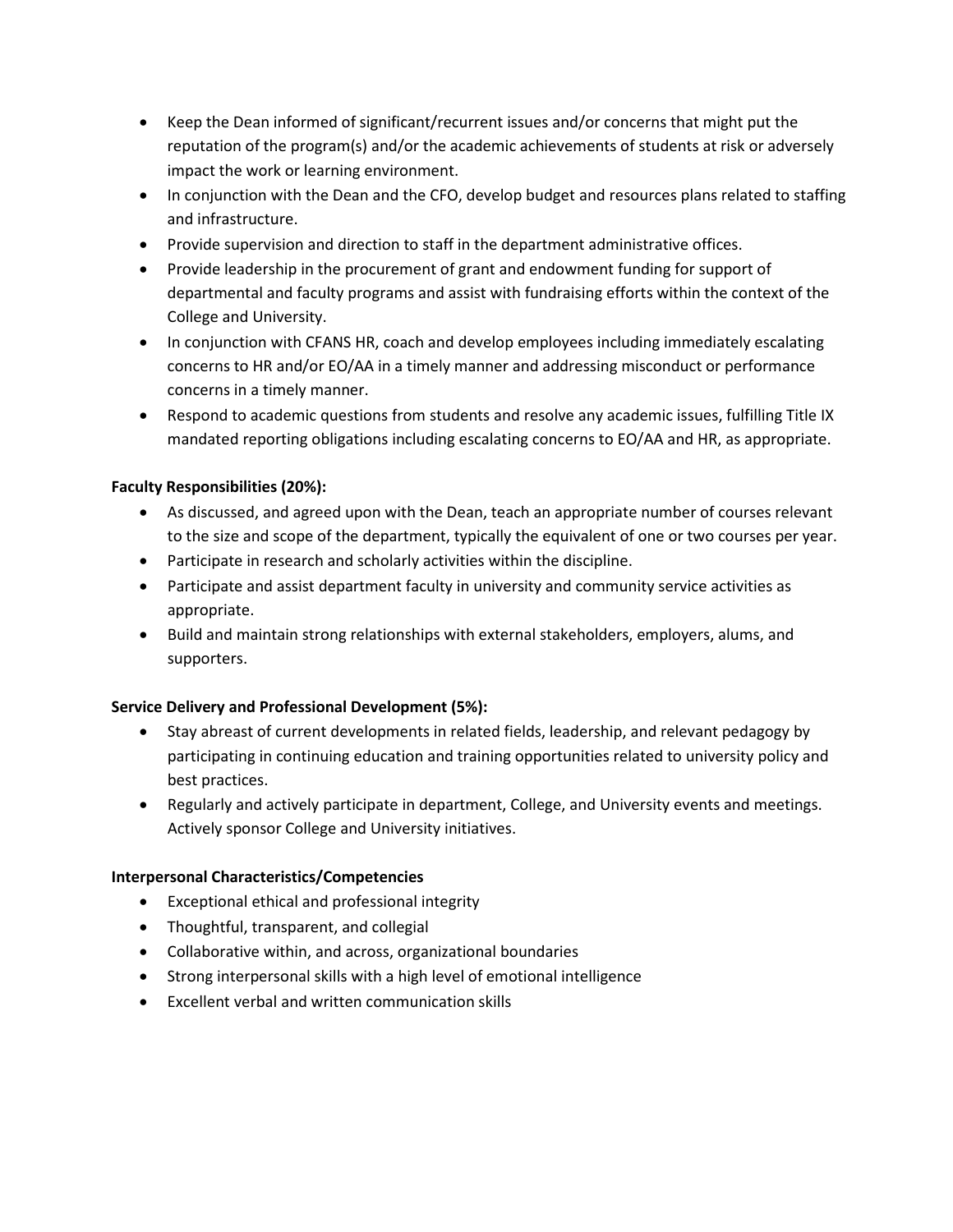### **REQUIRED QUALIFICATIONS:**

- Ph.D. in an engineering or non-engineering field directly related to research and teaching activities within the department of Bioproducts and Biosystems Engineering and eligibility to successfully obtain tenure at the rank of full professor at the University of Minnesota.
- Commitment to strong disciplinary and interdisciplinary teaching and learning, research and discovery, and outreach and service. Proven record of support of successful undergraduate and graduate programs.
- Minimum of 8 years of professional experience after the completion of the doctoral degree.
- Minimum of 3 years of supervisory/leadership/administrative experience including personnel management and fiscal management.
- Record of excellence in teaching/research/discovery as well as engagement/outreach productivity.
- Proven record of achievement in leadership and the ability to develop and describe a vision in alignment with the organization's goals and policies.
- Record of publications in the field in peer-reviewed academic journals.
- Evidence of the ability to pursue and obtain competitive funding.
- Experience with formal classroom teaching or Extension/outreach teaching.
- Demonstrated commitment to advancing and promoting diversity, equity, and inclusion among faculty, staff, and students.

## **PREFERRED QUALIFICATIONS**:

- Demonstrated ability to operate strategically to effectively promote and market the unique academic programs offered at BBE for increased student enrollment and partnerships in the college, university, and community.
- Evidence of the ability to communicate effectively to a spectrum of audiences.
- A record of implementing innovative and inclusive teaching and pedagogy via digital platforms.
- Evidence of effectively mentoring students and/or staff with diverse identities and experiences.
- Demonstrated skill in fostering linkages with other disciplines and building program partnerships.
- A record of forming positive relationships with varied internal and external stakeholders.

# **Nature of Appointment:**

The academic and administrative appointment will be on a 12-month basis as Head and tenured faculty position as full professor. The initial administrative appointment is for 3 years with annual performance reviews. Subsequent annual reappointment is dependent on performance and the outcome of administrative reviews conducted every 3 to 5 years. Salary is commensurate with experience and achievement and carries an administrative salary augmentation. Any offer of employment is contingent upon the successful completion of a background check. Our presumption is that prospective employees are eligible to work here. Criminal convictions do not automatically disqualify finalists from employment.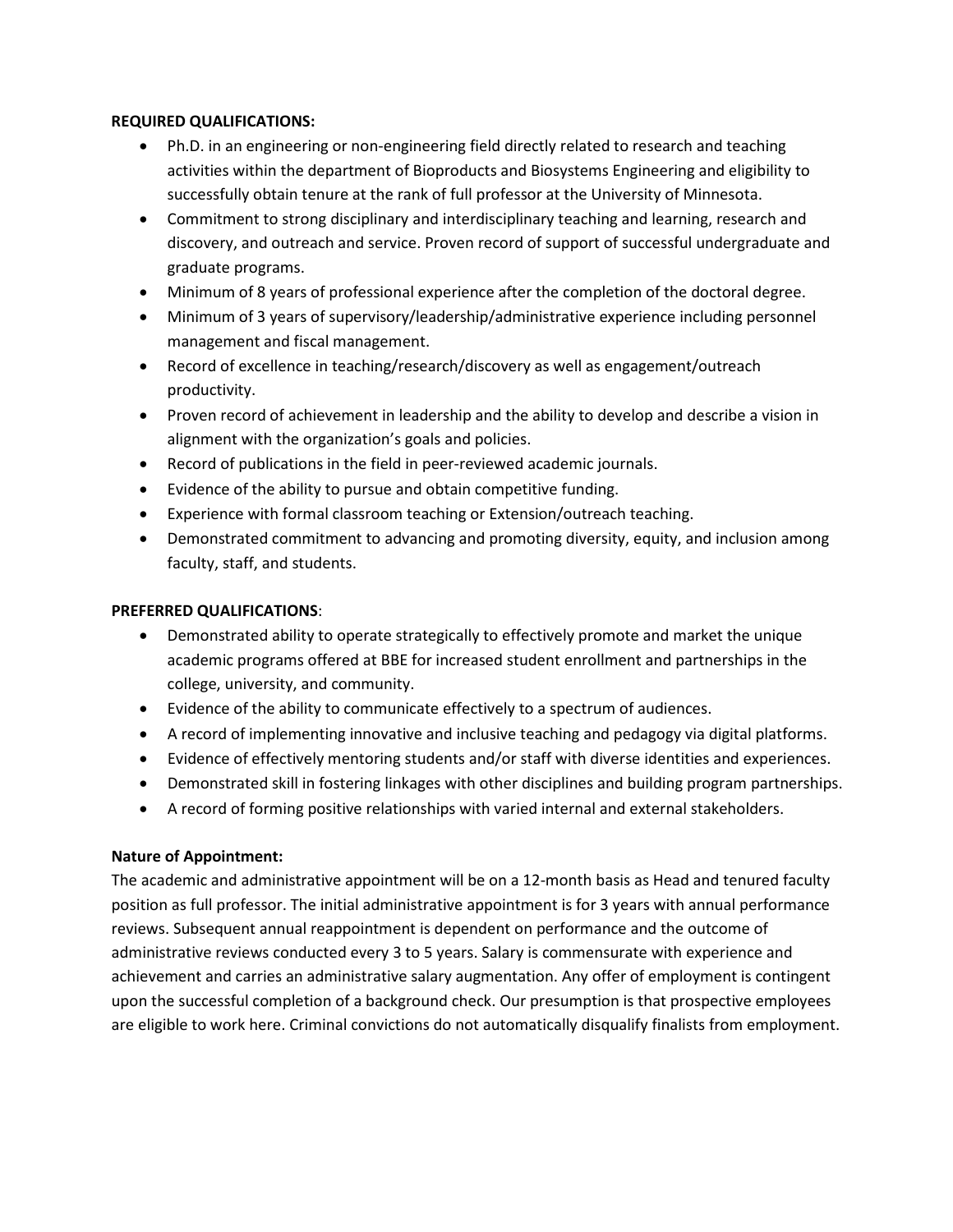A successful candidate will possess strong potential to develop these leadership competencies:

- Operate Strategically: Approaches departmental activities with a big-picture, long-term view; works collaboratively with faculty, staff and other stakeholders to set vision and direction and aligns resources with priorities.
- Demonstrate Academic Leadership: Displays academic credibility and sound intellectual leadership; exhibits understanding of the leadership needs of the department; interfaces with internal and external stakeholders to act on issues important to the department.
- Engage Faculty and Staff: Hires and develops a diverse workforce needed to support critical goals and priorities. Sustains and retains high performance individuals and teams.
- Demonstrate Organizational Savvy: Understands the context of issues and dilemmas; is attuned to external and institutional politics; skillfully navigates University cultures with an ability to positively influence organizational culture.
- Equity, Diversity & Inclusion: Champions diversity and equity goals, values, and practices; creates an inclusive and accessible work environment by finding solutions to systemic barriers; understands how their own values and assumptions about equity, diversity, and inclusion influence decision-making.
- Drive Results: Creates a culture of innovation, accountability, high quality, and service; encourages the exploration of new approaches and ensures that details are used to monitor progress towards goals.
- Collaboration: Effectively builds consensus, valuing diversity and inclusion, influencing others, and problem-solving. Creates an environment for open dialogue that values different perspectives and respectful debate.
- Accountability: Sets high standards for themselves and their team; fosters a strong culture of accountability for themselves and others including following through on commitments and openness to feedback.

# **SALARY/BENEFITS:**

Salary is competitive and commensurate with experience and qualifications. This is a 100%-time, 12 month annually renewable administrative appointment, with an initial appointment period of 3 years, and a 9-month tenured faculty position as a Professor in the Department. Reappointment is contingent upon a comprehensive administrative review and evaluation. The position is available immediately. Salary is negotiable and carries an administrative augmentation. The Department Head is responsible administratively to the Dean of the College of Food, Agricultural and Natural Resource Sciences, and is a member of the College's leadership council.

The University of Minnesota offers a **comprehensive benefits package** including:

- Competitive wages, paid holidays
- Low-cost medical, dental, and pharmacy plans
- Health care and dependent daycare flexible spending accounts
- Excellent retirement plans with generous employer contribution and immediate vesting
- Employer-paid disability and life insurance